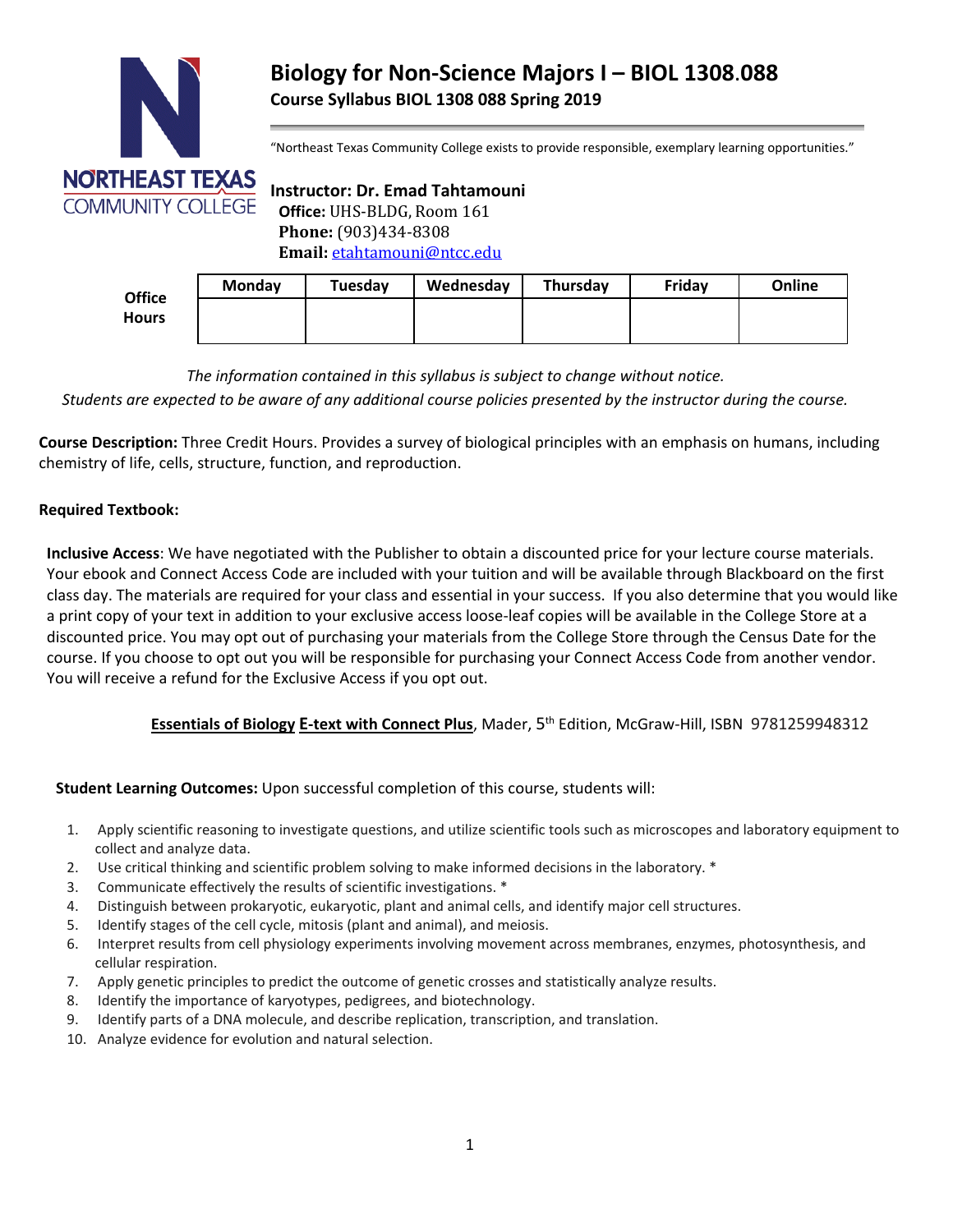**Lectures & Discussions:** This course covers chapters 1 through 16 in the textbook, Essentials of Biology. The following is a general time frame for each Unit and Chapter.

Ch. 1-3: Assignments and quizzes: due on 2/8/2019 Ch. 4 & 5: Assignments and quizzes: due on 2/22/2019 Ch. 6 & 7: Assignments and quizzes: due on 3/8/2019 Ch. 8, 9 & 10: Assignments and quizzes: due on 3/29/2019 Ch. 11, 12 & 13: Assignments and quizzes: due on 4/19/2019 Ch. 14, 15 & 16: Assignments and quizzes: due on 5/10/2019

Exam 1: due on 2/10/2019

Exam 2: due on 2/24/2019

Exam 3: due on 3/10/2019

Exam 4: due on 3/31/209

Exam 5: due on 4/21/2019

Exam 6: due on 5/12/2019

**Final exam (5/13 – 5/15) 2019**

#### **Evaluation/Grading Policy:**

Connect Assignments Homework and Quizzes = 35% Unit  $Fxams = 40%$ Final Exam = 25%

#### Grading Scale

 $A = 100 - 90%$  $B = 89 - 80%$  $C = 79 - 70%$  $D = 69 - 60%$  $F = \frac{59\%}{20}$ 

#### **Student Responsibilities/Expectations:**

1. Schedule and plan to complete all lecture and laboratory assignments and submit them when they are due. Be sure to print off the calendar to help you keep up with assignment due dates.

2. Be sure to do all of your own work. Collusion and plagiarism are acts of academic dishonesty.

#### **Other Course Requirements:**

This is an online course in introductory biology. lecture study materials and assignments will be delivered through the Blackboard Learning Management System at NTCC. You are required to also purchase an eScience lab kit to complete the lab component of the course. Students should ensure that they have the appropriate hardware, software, and technical skills for completing all assignments and tests.

- Homework, and quizzes are assigned using McGraw-Hill Connect. Each assignment or quiz will be due at a specific time in the semester related to the lecture schedule.
- There are 6 unit tests. Each unit test will be taken through Respondus Monitor. <https://download.respondus.com/lockdown/download.php?id=231117566> You are required to use LockDown Browser with a webcam, which will record you duringan online, nonproctored exam. (The webcam feature is sometimes referred to as "Respondus Monitor." Your computer must have a functioning webcam and microphone.

There is a **\$10.00 fee** to use Respondus Monitor payable to Respondus when you first download the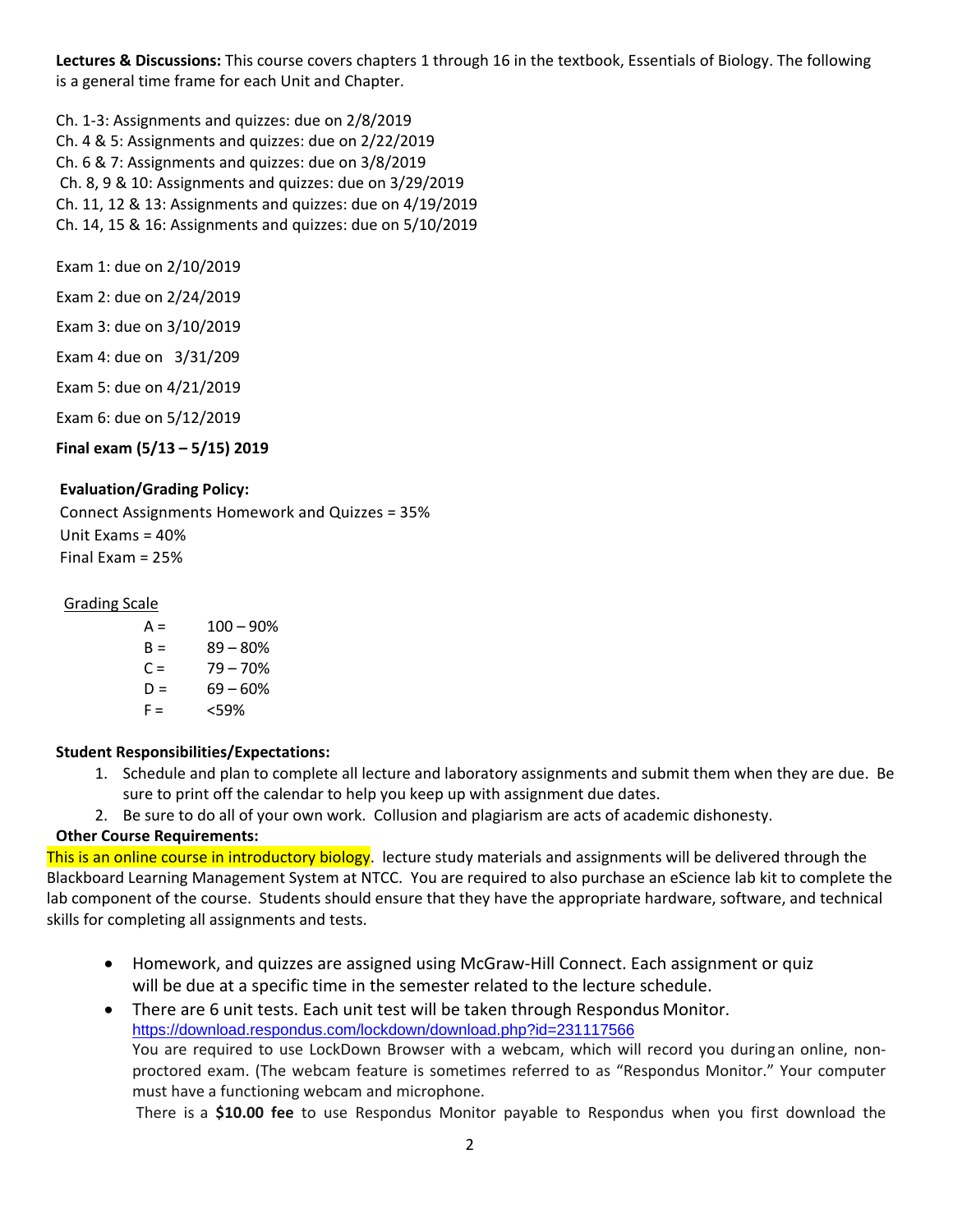program). Read the information in the "Start Here" folder to familiarize yourself with the process for downloading the browser and using the webcam.

• The final exam is a proctored exam which you must take in person at a college testing center or public library with a proctoring service. Failure to take the final exam will result in a grade of "F" for the course. If you reside in the NTCC service area, you must take the final on campus at the NTCC testing center on the main campus. The testing center is located on the main campus of NTCC in the Student Services Building. The hours of the testing center are: Monday—Wednesday 8:00 a.m. to 4:00 p.m. If you do not reside in the NTCC service area, you will be asked to contact the instructor the first two weeks of the semester and identify a college testing center (preferred) or public library with an exam proctoring service where you can be proctored while taking this exam. Please be aware that other college testing centers or libraries may charge a fee for you to use their facilities. You will need to provide the physical address, email address and phone number for the proposed proctoring location. The instructor will contact the center to verify the appropriateness of the location for approval. BioSig will provide your instructor with an independent report identifying the IP address of the computer and the internet provider of your proctored test. Proctored exams must be taken using the testing center's network. Mobile hot spots are not acceptable when taking the final exam.

#### **NTCC Academic Honesty Statement:**

"Students are expected to complete course work in an honest manner, using their intellects and resources designated as allowable by the course instructor. Students are responsible for addressing questions about allowable resources with the course instructor. NTCC upholds the highest standards of academic integrity. This course will follow the NTCC Academic Honesty policy stated in the Student Handbook."

#### **Academic Ethics:**

The college expects all students to engage in academic pursuits in a manner that is beyond reproach. Students are expected to maintain complete honesty and integrity in their academic pursuit. Academic dishonesty such as cheating, plagiarism, and collusion is unacceptable and may result in disciplinary action. Refer to the student handbook for more information on this subject.

#### **ADA Statement:**

It is the policy of NTCC to provide reasonable accommodations for qualified individuals who are students with disabilities. This College will adhere to all applicable federal, state, and local laws, regulations, and guidelines with respect to providing reasonable accommodations as required to afford equal educational opportunity. It is the student's responsibility to arrange an appointment with a college advisor to obtain a Request for Accommodations form. For more information, please refer to the NTCC Catalog or Student Handbook.

#### **Family Educational Rights and Privacy Act** (**FERPA**):

The Family Educational Rights and Privacy Act (FERPA) is a federal law that protects the privacy of student education records. The law applies to all schools that receive funds under an applicable program of the U.S. Department of Education. FERPA gives parents certain rights with respect to their children's educational records. These rights transfer to the student when he or she attends a school beyond the high school level. Students to whom the rights have transferred are considered "eligible students." In essence, a parent has no legal right to obtain information concerning the child's college records without the written consent of the student. In compliance with FERPA, information classified as "directory information" may be released to the general public without the written consent of the student unless the student makes a request in writing. Directory information is defined as: the student's name, permanent address and/or local address, telephone listing, dates of attendance, most recent previous education institution attended, other information including major, field of study, degrees, awards received, and